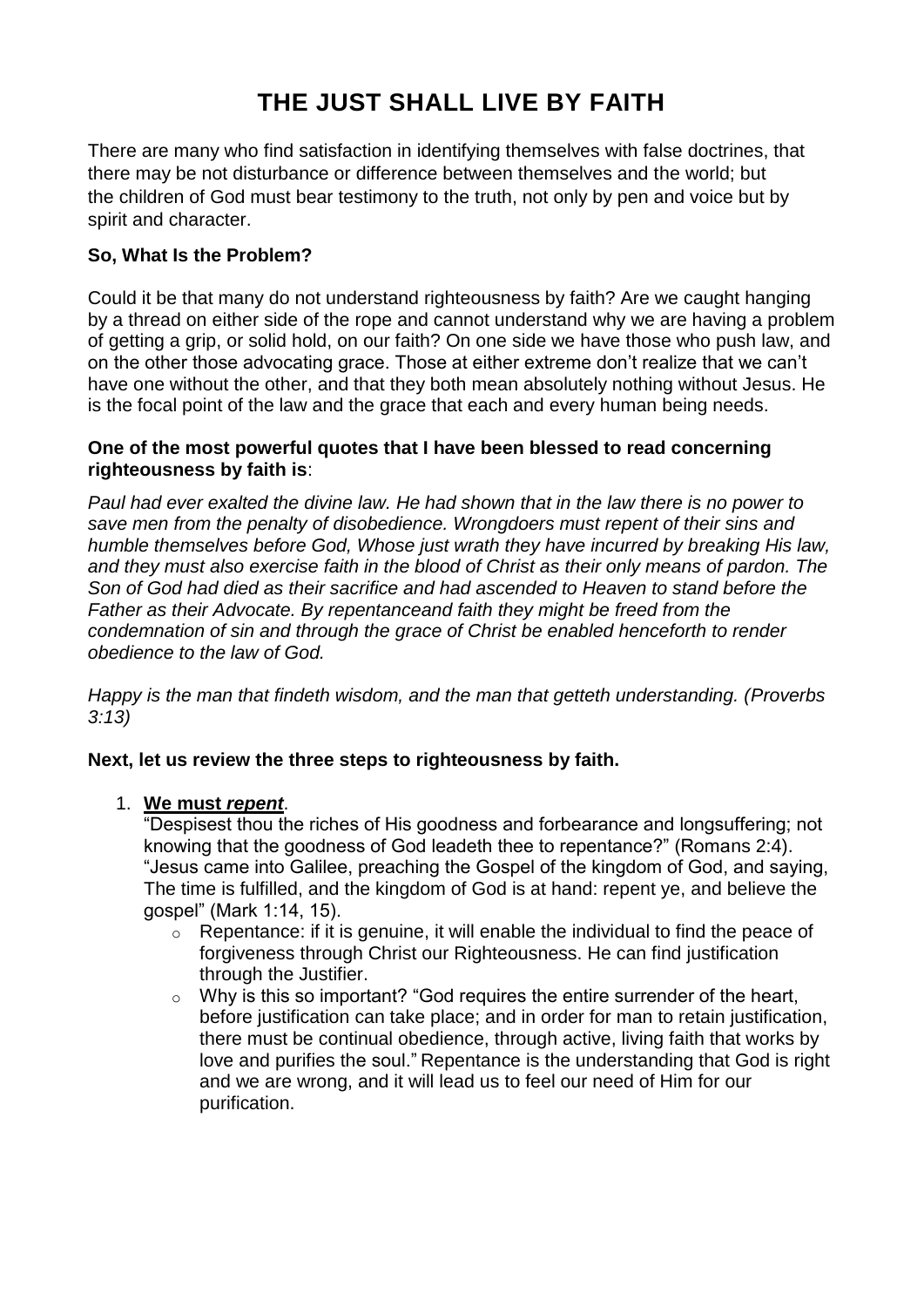## 2. **We must exercise** *faith* **in the blood of Christ as our only means of pardon.**

"For I say, through the grace given unto me, to every man that is among you, not to think of himself more highly than he ought to think; but to think soberly, according as God hath dealt to every man the measure of faith" (Romans 12:3).

"In order for man to be justified by faith, faith must reach a point where it will control the affections and impulses of the heart; and it is by obedience that faith itself is made perfect."

"Neither is there salvation in any other: for there is none other name under heaven given among men, whereby we must be saved" (Acts 4:12).

- 1. Do I really believe that the blood of Jesus Christ can atone for my sins?
- 2. Do I really believe that the blood of Jesus Christ has covered my sins?

## 3. *Grace* **will enable us to render obedience to the law of God.**

Without the grace of Christ, the sinner is in a hopeless condition; nothing can be done for him; but through divine grace, supernatural power is imparted to the man and works in mind and heart and character.

1. "Moreover the law entered, that the offense might abound. But where sin abounded, grace did much more abound" (Romans 5:20).

- 2. "The Lord requires at this time just what He required of Adam and Eve perfect obedience to the law of God." This is only possible as God imparts His righteousness to us.
- 3. "Where there is no vision, the people perish: but he that keepeth the law, *happy* is he" (Proverbs 29:18, emphasis supplied).

Understanding how these three elements work in our lives is central to our happiness.

*The law demands righteousness, and this the sinner owes to the law; but he is incapable of rendering it. The only way in which he can attain to righteousness is through faith. By faith he can bring to God the merits of Christ, and the Lord places the obedience of His Son to the sinner's account. Praise God!*

*Great peace have they that love Thy law: and nothing shall offend them. (Psalm 119:165)*

After people repent and by faith learn to trust that Christ's atonement for us is sufficient, God will impart His grace to give them the power to obey His law. We cannot keep God's law with joy unless we have followed the first three steps previously mentioned. Could this be the reason why so many people struggle with the joy of salvation, struggle to have peace with God and His church and His people?

## **What About Luther?**

Martin Luther struggled with this joy-in-salvation issue. Until he discovered the text: "The just shall live by faith," this great Reformer, who helped so many others to strengthen their hold on faith, had a perpetual battle with his own faith. He had no peace. No matter what he did, there was no rest for his soul. "The content of the depressions was always the same, the loss of faith that God is good and that He is good *to me*."

"His concern was all the more intense because he was a physician of souls; and if the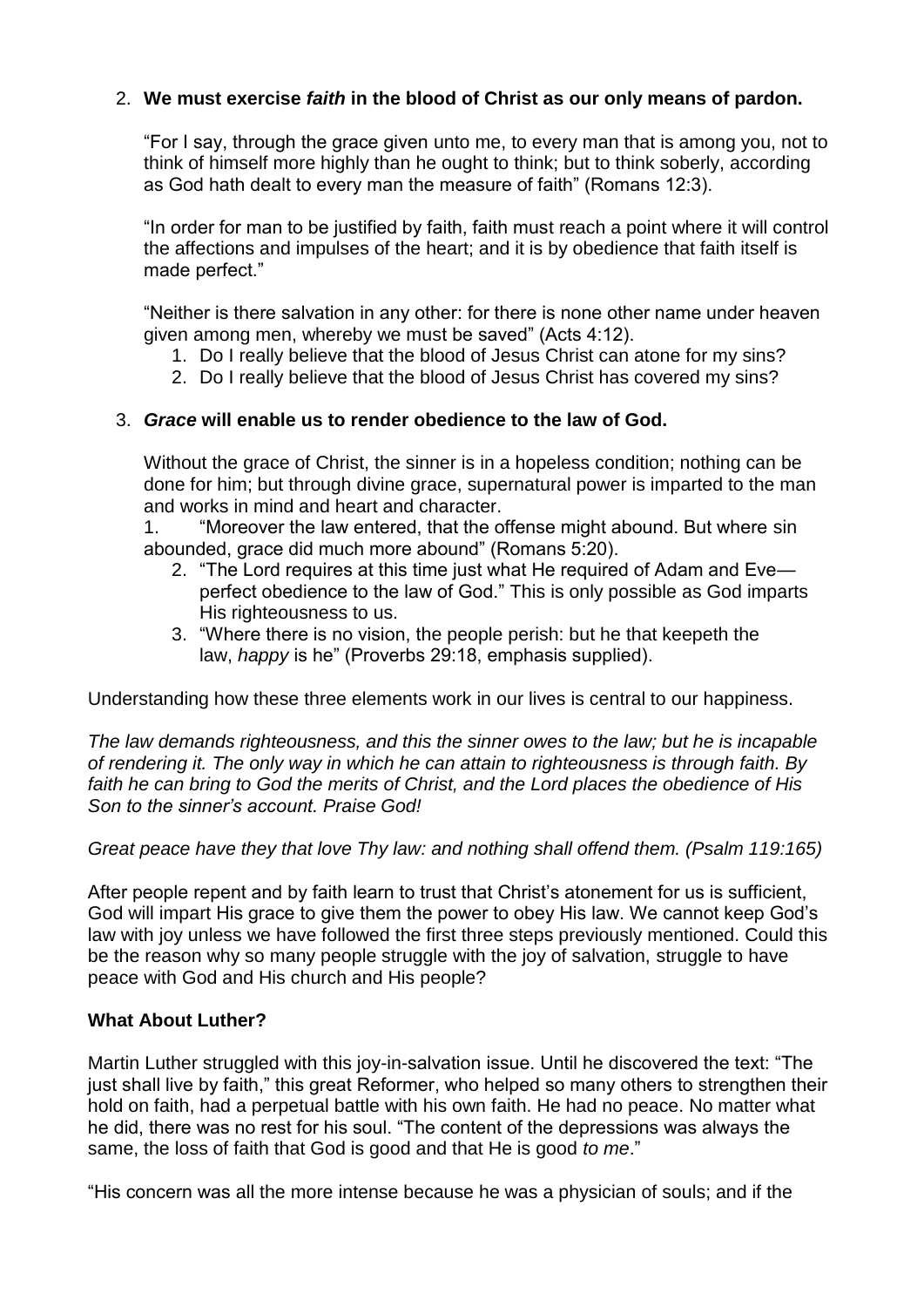medicine which he had prescribed for himself and for them was actually poison, how frightful was his responsibility. The problem for him was not to know where his depressions came from, but to know how to overcome them." He did not realize that he must understand both where his depressions came from and how to overcome them.

Like many today, "Luther felt that his depressions were necessary. At the same time they were dreadful and by all means and in every way to be avoided and overcome." This is another problem for those who do not have a clear understanding of righteousness by faith.

- 1. Many today do not realize that we need to understand that Jesus Christ is the only means by which we can overcome . . .
- 2. We also need to know where the depression comes from. This knowledge usually comes when we understand that we can add nothing to what He has done already. It is by faith in Him, not ourselves.
- 3. Some have even come to the conclusion that unless they suffer or go around depressed about something, they have not afflicted the soul enough. See what happened to Martin Luther:

One day, among others, wishing to obtain an indulgence promised by the pope to all who should ascend on their knees what is called Pilate's Staircase, the poor Saxon monk was humbly creeping up those steps, which he was told had been miraculously transported from Jerusalem to Rome. But while he was performing this meritorious act, he thought he heard a voice of thunder crying from the bottom of his heart, as at Wittenberg and Bologna, "The just shall live by faith."<sup>11</sup>

There are many who make promises just like the popes of old and of now. If accepted, such promises will lead precious souls down the path of frustration and despair.

*From the pulpits of today the words are uttered: "Believe, only believe. Have faith in Christ; you have nothing to do with the old law, only trust in Christ." How different is this from the words of the apostle who declares that faith without works is dead. He says, "But be ye doers of the Word, and not hearers only, deceiving your own selves" (James 1: 22). We must have that faith that works by love and purifies the soul. Many seek to substitute a superficial faith for uprightness of life and think through this to obtain salvation.*

Through all the battles Luther faced—the self-inflicted abuse whether beating himself, climbing Pilate's Staircase on his knees, or the withholding of all worldly comforts, no sacrifice could add anything to the price Christ paid. That is why Luther could not find peace while trying to accumulate favor with God. It was faith in what Christ had done that finally gave Luther the peace he so much craved.

There are still many churches today that will give their people tools or methods by which they are supposed to find pardon. Yet no peace comes, nor can it come, with anything other than simple faith in Christ.

*This righteousness is heavenly and passive: which we have not of ourselves, but receive it from Heaven: which we work not, but apprehend it by faith. . .* 

*In that righteousness and life [of Christ] I have no sin, no sting of conscience, no care of death. . . . I have another righteousness and life above this life, which is Christ the Son of God, Who knoweth no sin nor death, but is righteousness and life eternal.*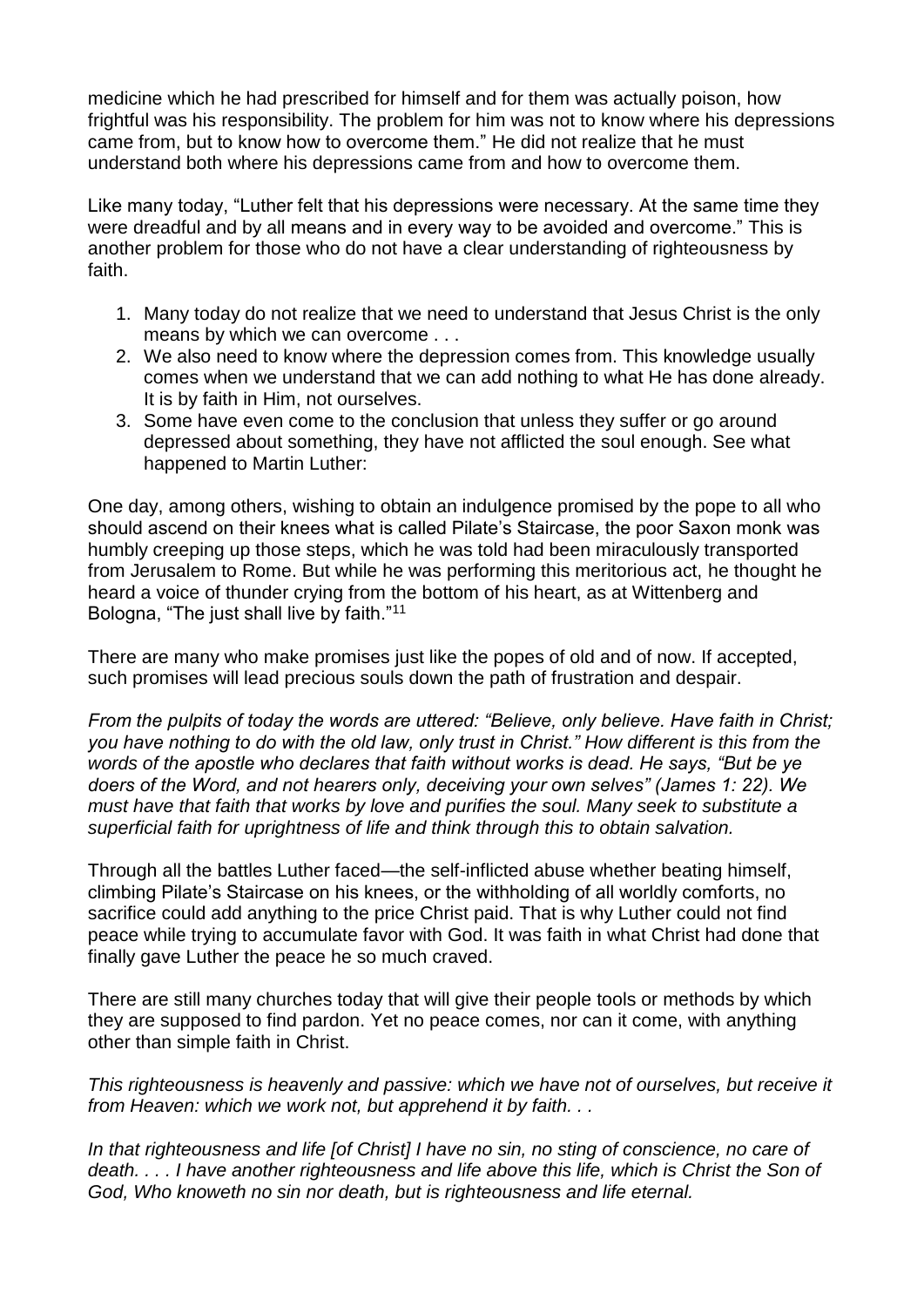Oh, how I believe many of us need to fall once again on that same Rock and be broken. Pride, conflict, strife, power struggles, and discord in the church have not only led to hatred amongst members but also have taken many innocent casualties in the process.

A matter that all need to understand is that we can experience real joy in our salvation:

- 1. "Looking unto Jesus the author and finisher of our faith; Who for the *joy* that was set before Him endured the cross, despising the shame, and is set down at the right hand of the throne of God" (Hebrews 12:2; emphasis supplied).
- 2. "Likewise, I say unto you, there is *joy* in the presence of the angels of God over one sinner that repenteth" (Luke 15:10; emphasis supplied).
- 3. "Repentance is associated with faith and is urged in the Gospel as essential to salvation. . . . This repentance has in it nothing of the nature of merit, but it prepares the heart for the acceptance of Christ as the only Saviour, the only hope of the lost sinner."
- 4. "Purge me with hyssop, and I shall be clean: Wash me, and I shall be whiter than snow. Make me to hear *joy* and gladness; that the bones which Thou hast broken may rejoice. Hide Thy face from my sins, and blot out all mine iniquities. Create in me a clean heart, O God; and renew a right spirit within me. Cast me not away from Thy presence; and take not Thy Holy Spirit from me. Restore unto me the *joy* of Thy salvation; and uphold me with Thy free Spirit" (Psalm 51:7–12; emphasis supplied).

One of the key indicators, then, that we have salvation is joy, or peace.

In verse 13, we see the results of being forgiven and having faith that His blood is sufficient. The Bible says, "Then." "*Then* will I teach transgressors Thy ways; and sinners shall be converted unto Thee" (emphasis supplied).

Another clear indicator is that after we have repented and accepted Christ's atonement for our sins by faith, we will, according to Psalm 51:13, teach others of that salvation. But we must remember that we can only be truly happy when we are at one with our God and that loyalty is the fruit of that love. Remember what we read from *The Acts of the Apostles*, page 393: "By repentance and faith they [mankind] might be freed from the condemnation [count it all joy to us!] of sin and through the grace of Christ be enabled henceforth to render obedience to the law of God."

## **Conclusion**

From all that we have considered thus far, it is clear that we struggle when we do not understand righteousness by faith. We struggle with doubt, frustrated with all the efforts of keeping the law and yet still coming short of where we know we should be. Salvation under such conditions is not a joy, and if we are not careful, the next logical place we find ourselves is in doubting our message—doubting the very church that God has set up to shine forth amongst all the false churches in the world.

Under this dark cloud of doubt, we may even come to the place where we start questioning the Spirit of Prophecy, then the Bible: Are they really inspired? Next might come a move to Sunday worship, then perhaps even blaming God Himself for our backsliding.

Beloved, it all leads to Sunday. If we would fall in love with Christ we will see and find love in keeping His fourth commandment. Then by faith—righteousness by faith—we may